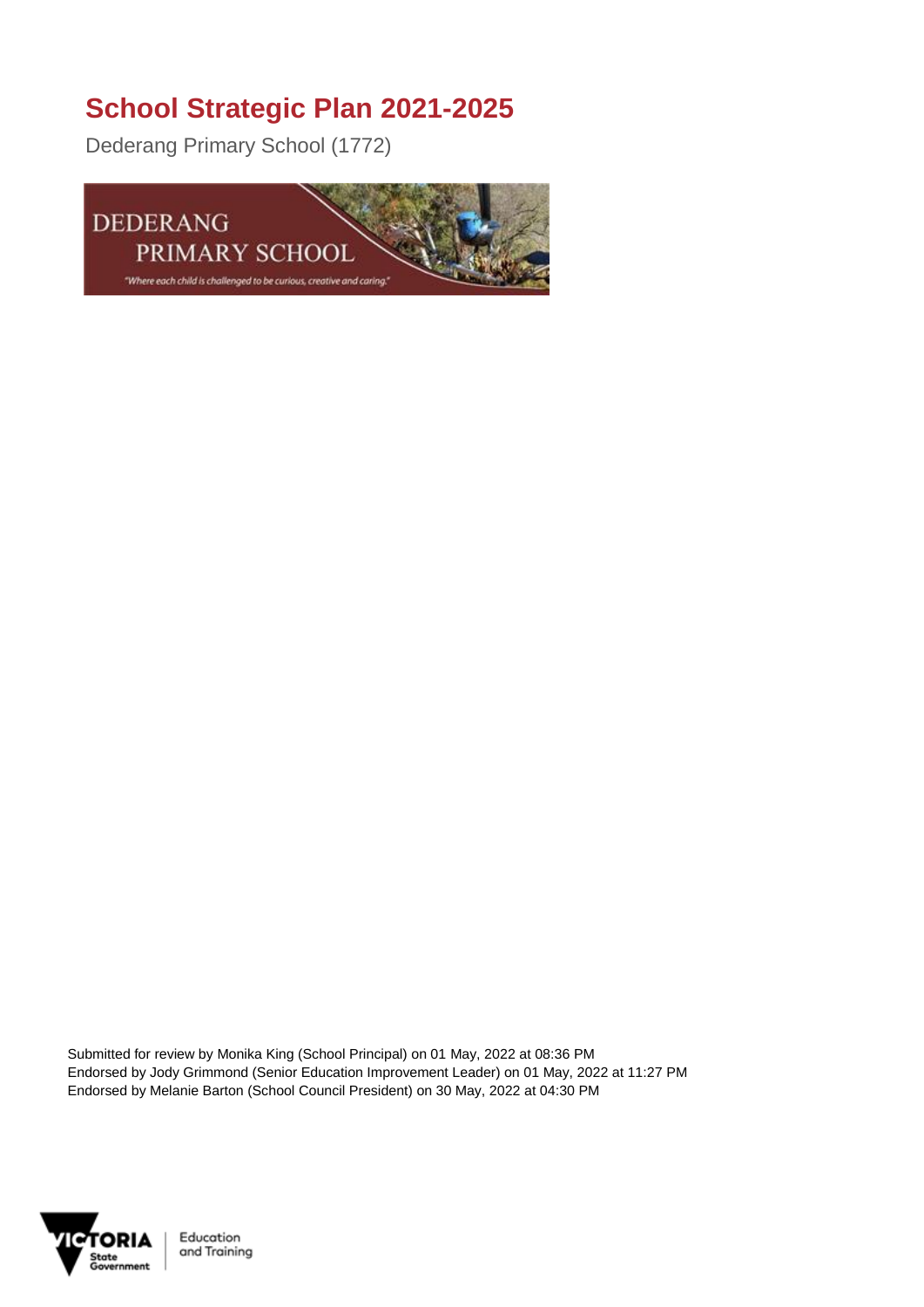## **School Strategic Plan - 2021-2025**

Dederang Primary School (1772)

| <b>School vision</b>        | At Dederang Primary School all students are empowered to embrace learning and achieve their personal best. We cultivate a sense<br>of community, a love for the natural environment and challenge ourselves to be curious, creative and caring. We practice our core<br>values of the school: RESPECT, SAFETY and LEARNING.                                                                                                                                                                                                                                                                                                                                                                                                                                                                                                                                                                                                                                                                                                                                                                                                                                                                                              |
|-----------------------------|--------------------------------------------------------------------------------------------------------------------------------------------------------------------------------------------------------------------------------------------------------------------------------------------------------------------------------------------------------------------------------------------------------------------------------------------------------------------------------------------------------------------------------------------------------------------------------------------------------------------------------------------------------------------------------------------------------------------------------------------------------------------------------------------------------------------------------------------------------------------------------------------------------------------------------------------------------------------------------------------------------------------------------------------------------------------------------------------------------------------------------------------------------------------------------------------------------------------------|
| <b>School values</b>        | BE SAFE - Be safe to yourself and others<br>BE A LEARNER - Be a listener, be a thinker and take a risk<br>BE RESPECTFUL - Treat others the way you would like to be treated                                                                                                                                                                                                                                                                                                                                                                                                                                                                                                                                                                                                                                                                                                                                                                                                                                                                                                                                                                                                                                              |
| <b>Context challenges</b>   | Dederang Primary School serves the rural community of Dederang. Traditionally the school was made up of generational farming<br>families, however over time the area's demographics has changed, with many of these farming families no longer having school-age<br>children, or with farms being sold and amalgamated, resulting in declining enrolments. This brings with it staffing challenges, and the<br>school currently operates with a full time teaching Principal, a teacher whose full time role includes time allocation for the Tutor<br>Learning Initiative and School Chaplaincy program, a full time integration aide and additional part time staff including a 0.3 Business<br>Manager, a language teacher, music teacher and the visiting Mobile Area Resource (MARC/MACC) teachers.<br>During the period of COVID-19, there had been a particularly high level of transience among students at the school. Almost all of the<br>students in Year 3 to 6 have only been enrolled at the school for twelve months or less.<br>Over the years the school has experienced a growing number of equity funded students from 25 percent in 2018 to almost 50<br>percent of the school's enrolment in 2021. |
| Intent, rationale and focus | Dederang Primary School aims to maximise the learning growth of all students in Literacy and Numeracy by strengthening the use of<br>evidence-based high impact teaching strategies within the instructional model, particularly when applied to the teaching of Reading<br>and Numeracy. Over the strategic plan we will enhance the school's curriculum planning and pedagogical approaches to ensure<br>authentic connections within and between learning areas are made and continue to work within our communities of practise to<br>develop the teaching of Reading.<br>Dederang Primary School also aims to maximise student's wellbeing and engagement in learning by strengthening the school's<br>practices around the high impact teaching strategies of collaborative learning and metacognitive skills to further develop student's<br>motivation and interest, along with their agency and active engagement in their own learning. We will strengthen family and<br>community links that promote student learning, wellbeing and engagement.                                                                                                                                                              |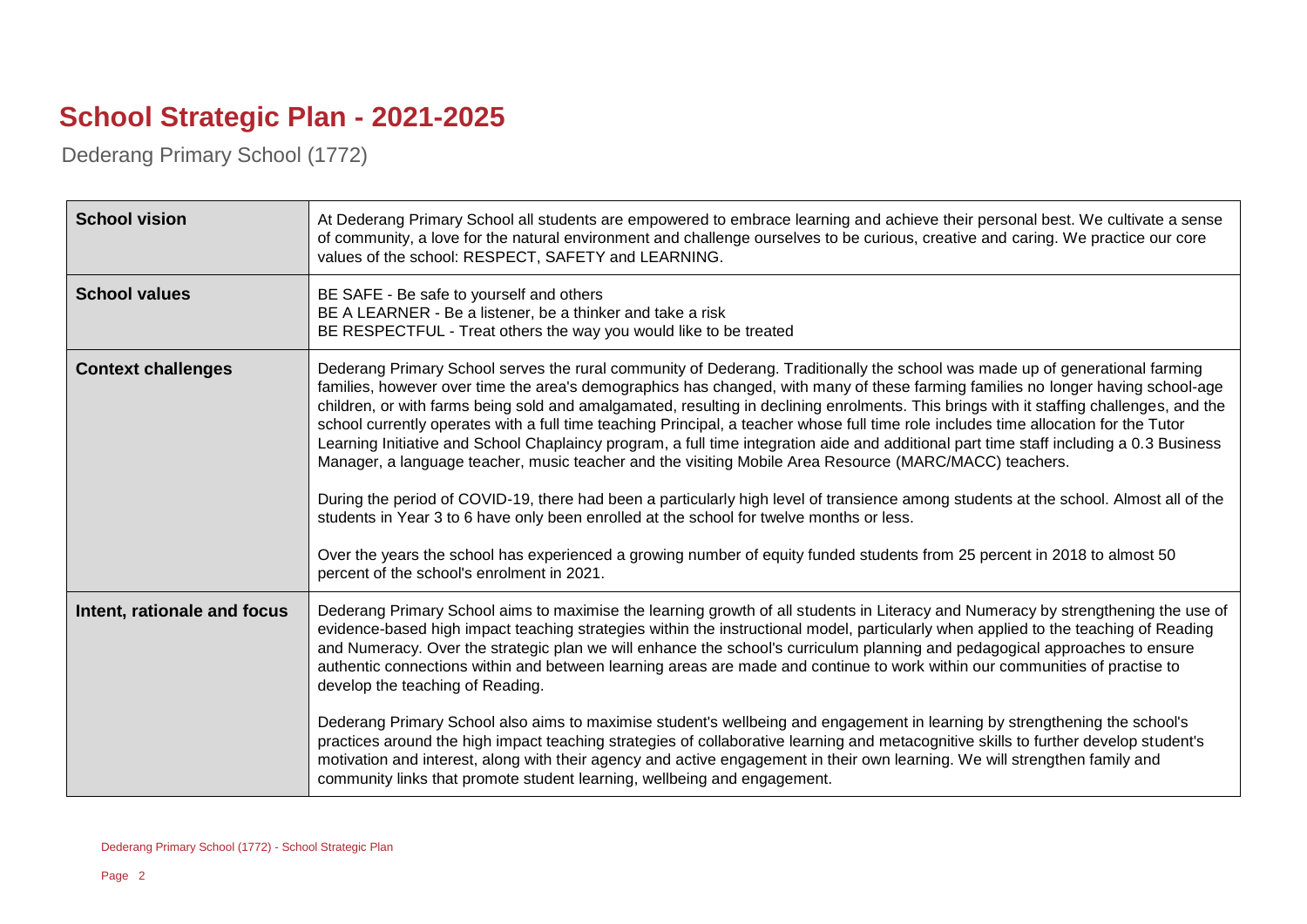## **School Strategic Plan - 2021-2025**

Dederang Primary School (1772)

| Goal 1     | Maximise the learning growth of all students in Literacy and Numeracy.                                                                                                                                                                                                                                      |
|------------|-------------------------------------------------------------------------------------------------------------------------------------------------------------------------------------------------------------------------------------------------------------------------------------------------------------|
| Target 1.1 | <b>Teacher Judgements (Growth):</b><br>By 2025, all students will achieve the expected or above expected learning gain in 12 months of schooling (Semester 2 to<br>Semester 2) against the Victorian Curriculum in Reading and Viewing, Writing, Speaking and Listening, Number and<br>Algebra              |
|            | - Reading and Viewing 78% (2021) to 100% in 2025                                                                                                                                                                                                                                                            |
|            | - Writing 57% (2021) to 100% in 2025                                                                                                                                                                                                                                                                        |
|            | - Speaking and Listening 93% (2021) to 100% in 2025                                                                                                                                                                                                                                                         |
|            | - Number and Algebra 93% (2021) to 100% in 2025                                                                                                                                                                                                                                                             |
| Target 1.2 | <b>Attitudes to School Survey (AToSS):</b><br>Increase the percentage of positive endorsement against the following variables of the AToSS<br>• Differentiated learning challenge - from 85 percent in 2019 to 95 percent in 2025<br>• Sense of confidence – from 73 percent in 2019 to 85 percent in 2025. |
| Target 1.3 | <b>NAPLAN Benchmark Growth:</b><br>By 2025, 100 percent of students will achieve medium or high benchmark growth in Reading and Numeracy:<br>- Reading 100% (2021) to 100% in 2025<br>- Numeracy 0% (2021) to 100% in 2025                                                                                  |
|            |                                                                                                                                                                                                                                                                                                             |